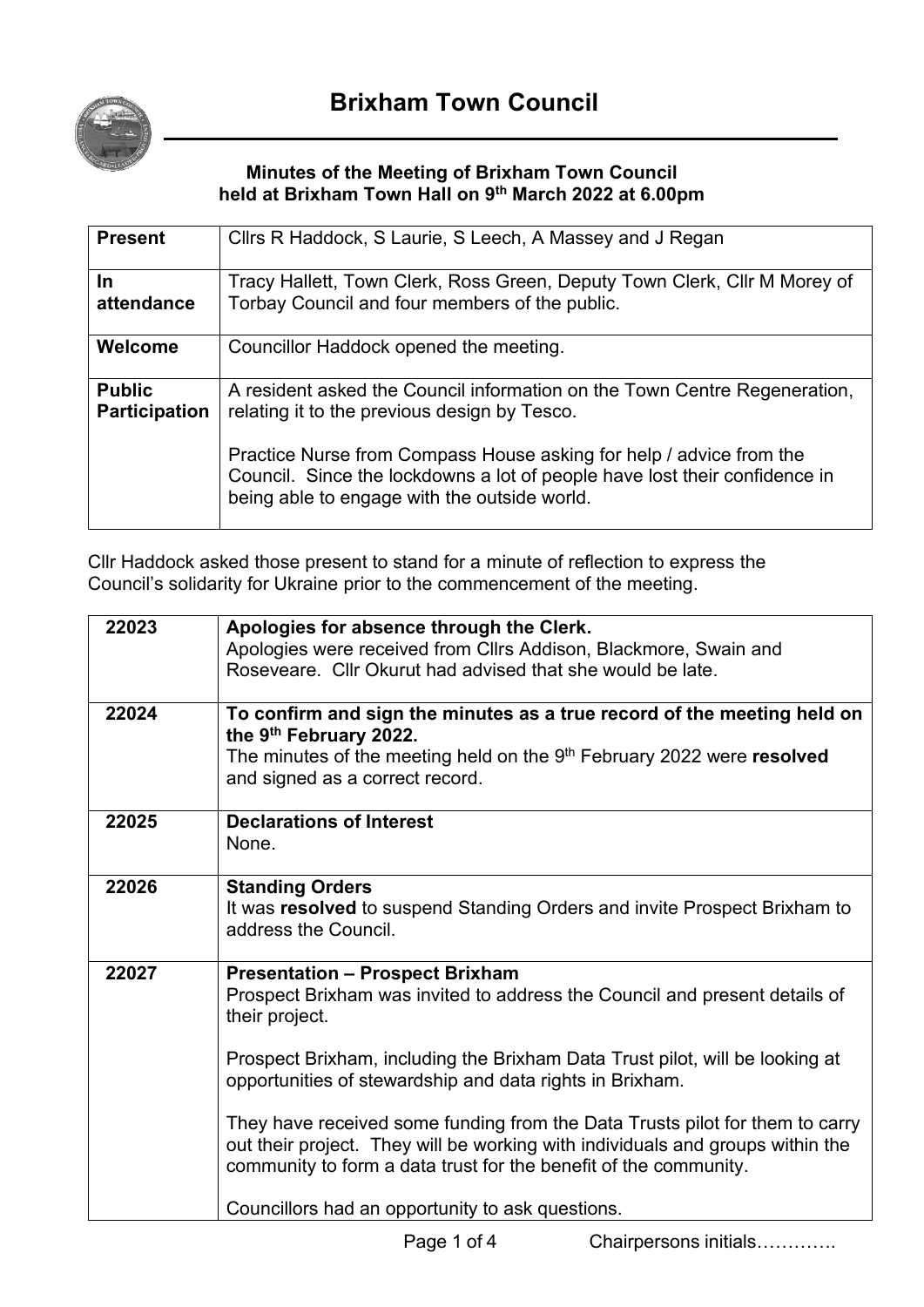| 22028 | To discuss and consider a response to the presentation<br>It was resolved to support the project and it was suggested that the Prospect<br>Brixham may wish to consider including Town Centre Regeneration, Town<br>Hall Regeneration, the bus network, road network and services within their<br>data collection.                                                                                                                                                                                                                                                                                                                                                                             |
|-------|------------------------------------------------------------------------------------------------------------------------------------------------------------------------------------------------------------------------------------------------------------------------------------------------------------------------------------------------------------------------------------------------------------------------------------------------------------------------------------------------------------------------------------------------------------------------------------------------------------------------------------------------------------------------------------------------|
| 22029 | <b>Standing Orders</b><br>It was resolved to reinstate Standing Orders.                                                                                                                                                                                                                                                                                                                                                                                                                                                                                                                                                                                                                        |
| 22030 | <b>Community and Environment Committee Recommendations</b><br>It was resolved to appoint Aubergine to set up the Council's new website.                                                                                                                                                                                                                                                                                                                                                                                                                                                                                                                                                        |
| 22031 | <b>Finance and General Purposes Committee Recommendations</b><br>It was resolved to accept the reserves as noted in report 06-2022a.                                                                                                                                                                                                                                                                                                                                                                                                                                                                                                                                                           |
| 22032 | <b>Planning and Regeneration Committee Recommendations</b><br>It was resolved to defer this item to the next meeting. Cllr Massey agreed to<br>attend a meeting in the interim, if it was urgent.                                                                                                                                                                                                                                                                                                                                                                                                                                                                                              |
| 22033 | <b>Planning Applications</b><br>P/2021/0531: Former St. Kilda<br>It was resolved to support the application, but requested that priority is given<br>to Brixham residents.<br>P/2022/0052: 103 Berry Head Road<br>No objection.<br>P/2022/0054: 60A Fore Street<br>Whilst some Councillors reported they had used the restaurant, it was<br>considered that no Councillor had an interest.<br>No objection.<br>P/2022/0190 & 0191: Former St. Kilda<br>No objection.                                                                                                                                                                                                                           |
| 22013 | <b>Audit</b><br>The interim audit report was noted.                                                                                                                                                                                                                                                                                                                                                                                                                                                                                                                                                                                                                                            |
| 22014 | <b>Ward Councillors Reports</b><br><b>Cllr Morey reported:</b><br>1. He had recently had a meeting with the Torbay Officer regarding the<br>possible Town Centre Redevelopment. They have considered the<br>proposal from Lighting up Brixham but this is unfortunately unviable.<br>They are working with a local architect for some ideas that could<br>incorporate some of the suggestions from the Lighting up Brixham<br>proposal. Torbay are keen to ensure that the development does not<br>affect local businesses in the nearby roads. They understand that the<br>local community are asking for additional car parking spaces as well<br>as trying to include a public realm space. |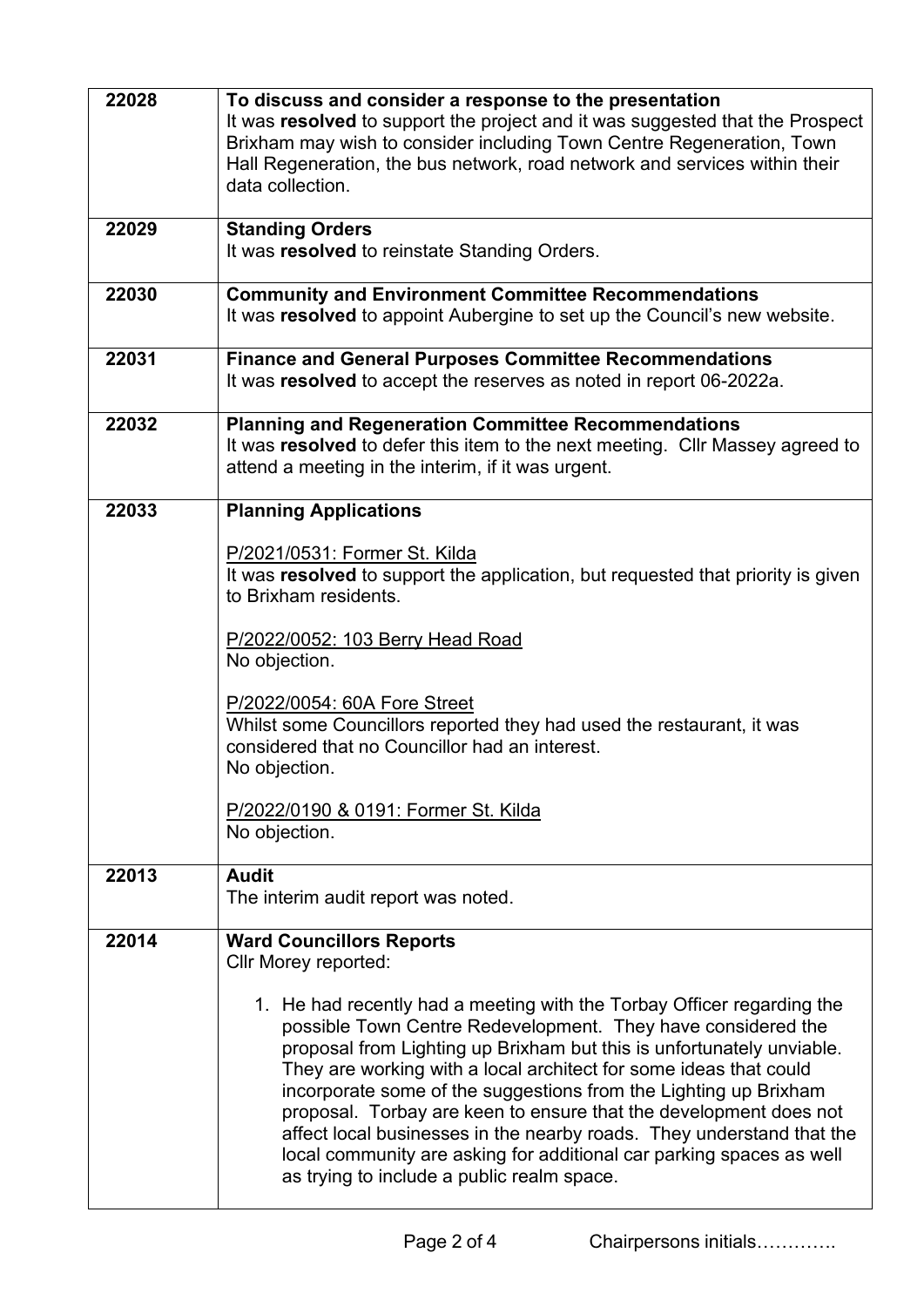|       | Cllr Massey reminded Cllr Morey that the three key areas the<br>community have requested for the Town Centre development are:<br>• Parking<br>• Town Square / Public Realm                                                                             |
|-------|--------------------------------------------------------------------------------------------------------------------------------------------------------------------------------------------------------------------------------------------------------|
|       | • Coach parking<br>Cllr Morey advised that all three were being considered within the<br>development, but it was difficult to fulfil all of these in the area and<br>were looking for alternative options for the Town Square / Public<br>Realm.       |
|       | Cllr Morey acknowledged that there is a problem with coach drop<br>areas and recognises that they do cause congestion in Brixham.                                                                                                                      |
|       | 2. Cllr Morey was asked for an explanation of why the recycling had not<br>been collected. He advised that there is a severe shortage of drivers<br>and SWISCo were doing everything they could to fill the vacancies,<br>which included HGV training. |
|       | 3. Green waste collection at Brixham College was restarting.                                                                                                                                                                                           |
|       | 4. Paignton and Torquay had successful outcomes for culture and he is<br>keen to work with Brixham Town Council to ensure Brixham also<br>benefits.                                                                                                    |
|       | 5. Upton Manor Campsite application will be heard in Brixham, but is<br>unlikely to take place before the end of March / early April due to a<br>request for a delay from the Development Company.                                                     |
|       | Cllr Morey was thanked for attending the Town Council meeting and<br>providing a report.                                                                                                                                                               |
| 22015 | <b>Committee Reports</b>                                                                                                                                                                                                                               |
|       | <b>Finance and General Purposes</b><br>Cllr Haddock advised there was nothing further to add apart from what had<br>already been discussed earlier in the meeting.                                                                                     |
|       | <b>Planning and Regeneration</b><br>No report.                                                                                                                                                                                                         |
|       | <b>Community and Environment</b><br>CIIr Haddock advised that all the committee requests for potential projects<br>had been included in the budget.                                                                                                    |
| 22001 | Date of next meeting<br>The date of the next meeting, scheduled for 13 <sup>th</sup> April 2022 at 6pm, was<br>noted.                                                                                                                                  |
| 22002 | Items for future agenda<br>Each Councillor is requested to use this opportunity to raise items for future<br>agendas, giving details of why the Council should consider the item.<br>1. Cllr Massey - Shoalstone update                                |